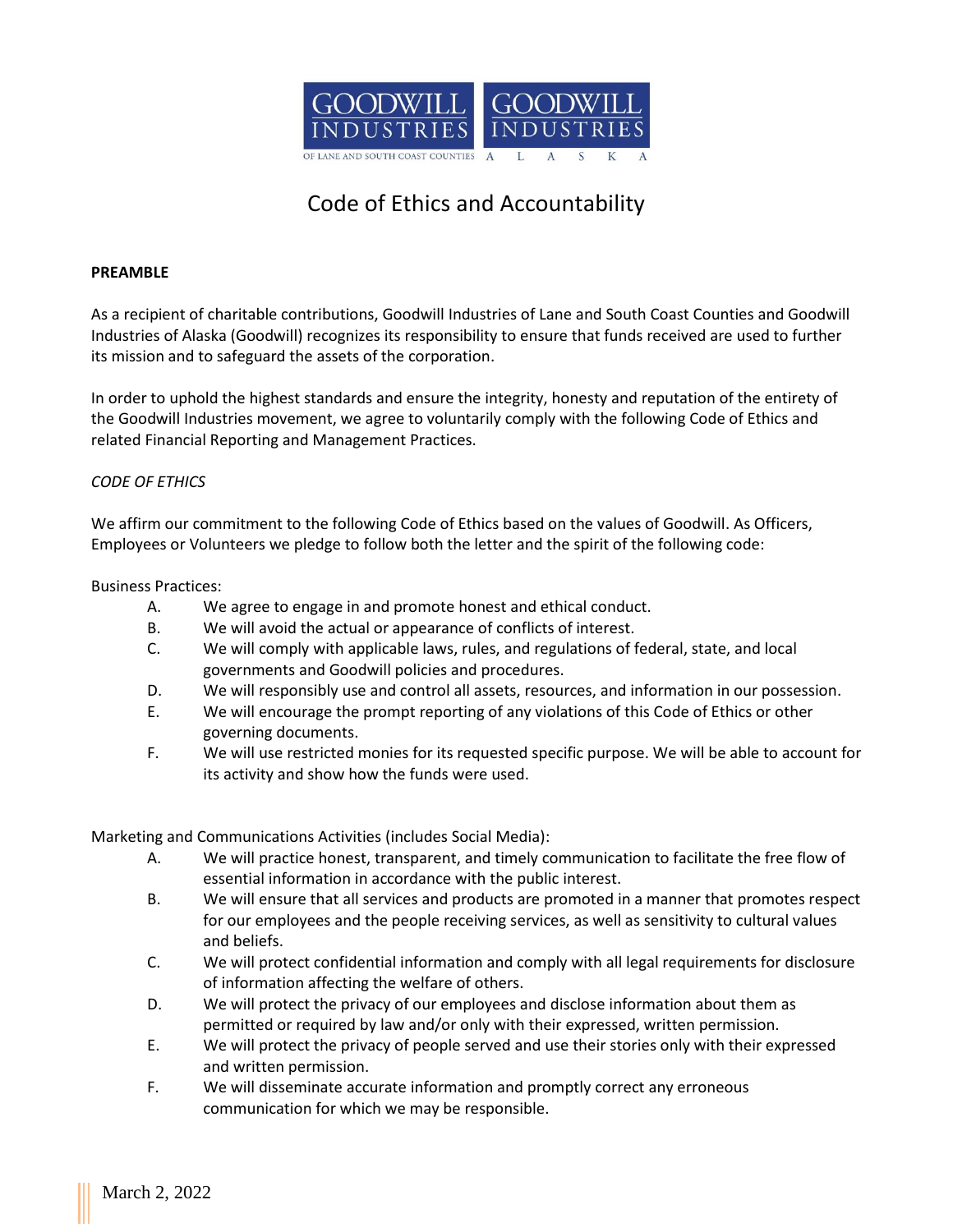Professional Responsibilities:

- A. We are committed to continually improving our relationship with the public, our employees, and people we serve.
- B. We will respect the tools and resources provided to meet the needs of the organization and those that we serve.
- C. We will not discriminate against anyone based on their race, color, creed, sexual orientation, disability, or national origin, and we will endeavor to eliminate or prevent discrimination in rendering services.
- D. We will treat one another, persons served, customers, and donors with dignity and respect.

Service Delivery:

- A. We will maintain confidentiality and not discuss confidential company, employee or information on persons served unless related to job responsibilities or required by law.
- B. We will strive to always provide quality services.
- C. We will strive to avoid any real or perceived conflicts of interest and will make arrangements for alternative services, as needed.
- D. We will prohibit the exchange of gifts, money, and gratuities between any Goodwill employee and Goodwill program participant.
- E. We will discourage personal fund raising in the workplace other than campaigns to support the needs of employees or persons served who have been adversely impacted by disasters.
- F. We will discourage bringing personal property to the workplace, especially items of religious or political nature which may be offensive to others not sharing similar views.
- G. We strongly support the setting of professional boundaries between employees and persons served while honoring a friendly and respectful provider/customer relationship.
- H. We limit and vest authority to witness documents to those persons designated by the President/Chief Executive Officer (CEO) of the organization. Notary Public agents who work for the organization will discharge their duties according to current authority.

Human Resources:

- A. We will strive to remain current with our skills and abilities relevant to the services we offer through on-going professional development and continuing education.
- B. We are committed to diversity within our workforce.
- C. We are committed to providing a safe, drug-free, and healthy working environment.

## **FINANCIAL REPORTING AND BUSINESS MANAGEMENT PRACTICES**

We recognize that financial reporting and an integrated system of internal controls are key responsibilities of the President/CEO and the Chief Financial Officer (CFO). We believe that periodic review of our financial status by our board of directors is essential and an integral part of their duties. We further recognize that an annual independent examination and assessment of our finances under the supervision of our audit and finance committee is a key element in maintaining our credibility and ensuring the safeguarding of our assets.

**Financial Statements**: We reaffirm our responsibility to report the financial position and results of operations and cash flow of the organization in accordance with generally accepted accounting principles through financial statements signed by the CFO and delivered to our Audit and finance committee and board of directors at least quarterly.

**Internal Controls**: We have created an integrated system of internal controls, designed to provide reasonable assurances that we will attain the following: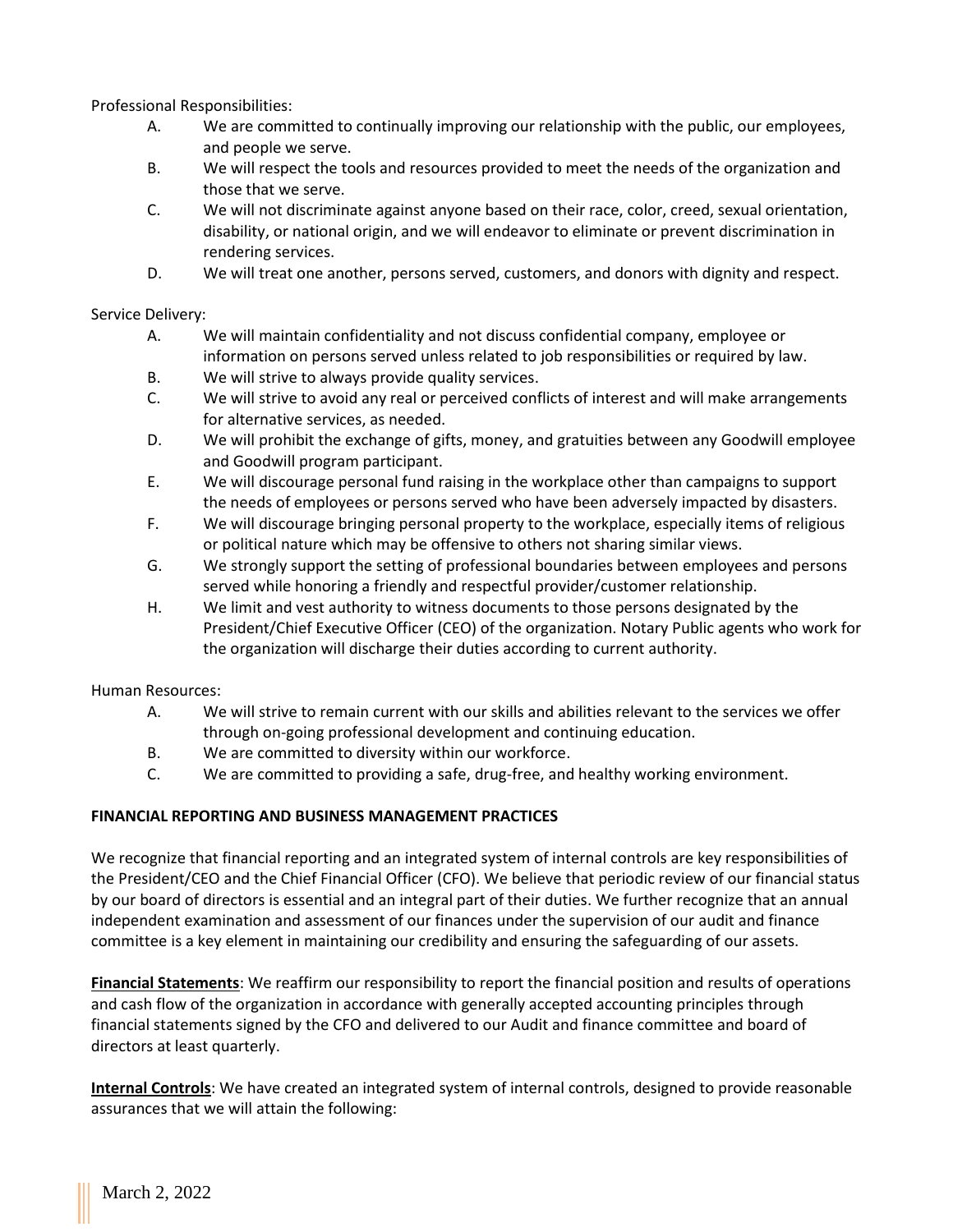- Effectiveness and efficiency of operation, including safeguarding assets
- Reliable financial statements
- Compliance with applicable laws and regulations

We will provide an annual assessment of the internal control system to our audit and finance committee and board of directors.

**Annual Audit**: We will engage an independent accounting firm to conduct an examination of our financial statements. The independent accounting firm will conduct its audit in accordance with generally accepted accounting and auditing standards. The auditors will examine our financial statements and internal control assessment and report on their examination and recommendations for changes in the financial statements, reporting practices or internal controls. This report will be provided directly to our audit and finance committee and board of directors.

**Audit and Finance Committee**: We have created an Audit and Finance Committee comprised of at least three volunteers, all of whom will be members of our Board of Directors, and one of the three must qualify as a financial expert (e.g., banker, accountant, financial advisor). This Audit and Finance Committee will present a recommended independent accounting firm to the Board of Directors, who will be directly responsible for the appointment, compensation, and oversight of the firm we employ to conduct our annual audit. Our Audit and Finance Committee will issue a Request for Proposals at least every five years to select the independent accounting firm. Our Audit and Finance Committee will request a copy of the audit firm's most recent peer review and letter of comments. Our Audit and Finance Committee will also establish procedures for the receipt, retention, and treatment of comments regarding Goodwill's accounting, internal controls and auditing. Our Audit and Finance Committee will report at least annually to the full Board of Directors.

**Whistleblower Protection**: In accordance with laws governing both profit and nonprofit corporations including the U.S. Sentencing Guidelines, we have adopted a whistleblower policy and procedure, which encourages employees to report any financial improprieties. These procedures include the development of a confidential system to report violations. Employee reports of improprieties will be taken seriously and investigated promptly. Employees bringing such reports will not be subject to retaliation or adverse action based on the disclosure of the complaint.

**Conflict of Interest:** We have adopted a conflict-of-interest policy governing our board members, officers, employees, and volunteers. We agree that a conflict of interest arises when a board member, officer, volunteer, or employee is influenced by personal considerations, including but not limited to financial considerations, in the course of performing work for Goodwill. All Board members, officers, employees, and volunteers should disclose at least annually any activity or relationship at a time designated by the board, which may be perceived as a conflict of interest, and a record of that disclosure should be maintained.

**Document Destruction**: We have adopted a written, mandatory document retention and destruction policy based on legal requirements. By law, certain documents such as financial records, contracts, real estate, and employee records must be archived according to specific guidelines. The policy also states it is illegal to alter, cover up, falsify, or destroy any document to prevent its use in an official proceeding such as a federal investigation. The policy includes guidelines for electronic mail and voice mail.

**Certification of Form 990**: We agree that both the President/CEO and the CFO of Goodwill will review Internal Revenue Service Form 990 to attest to the accuracy and completeness of its contents as well as to the accuracy of financial reports utilized during the year and in preparation of the Form 990. The CFO will sign the Form 990. The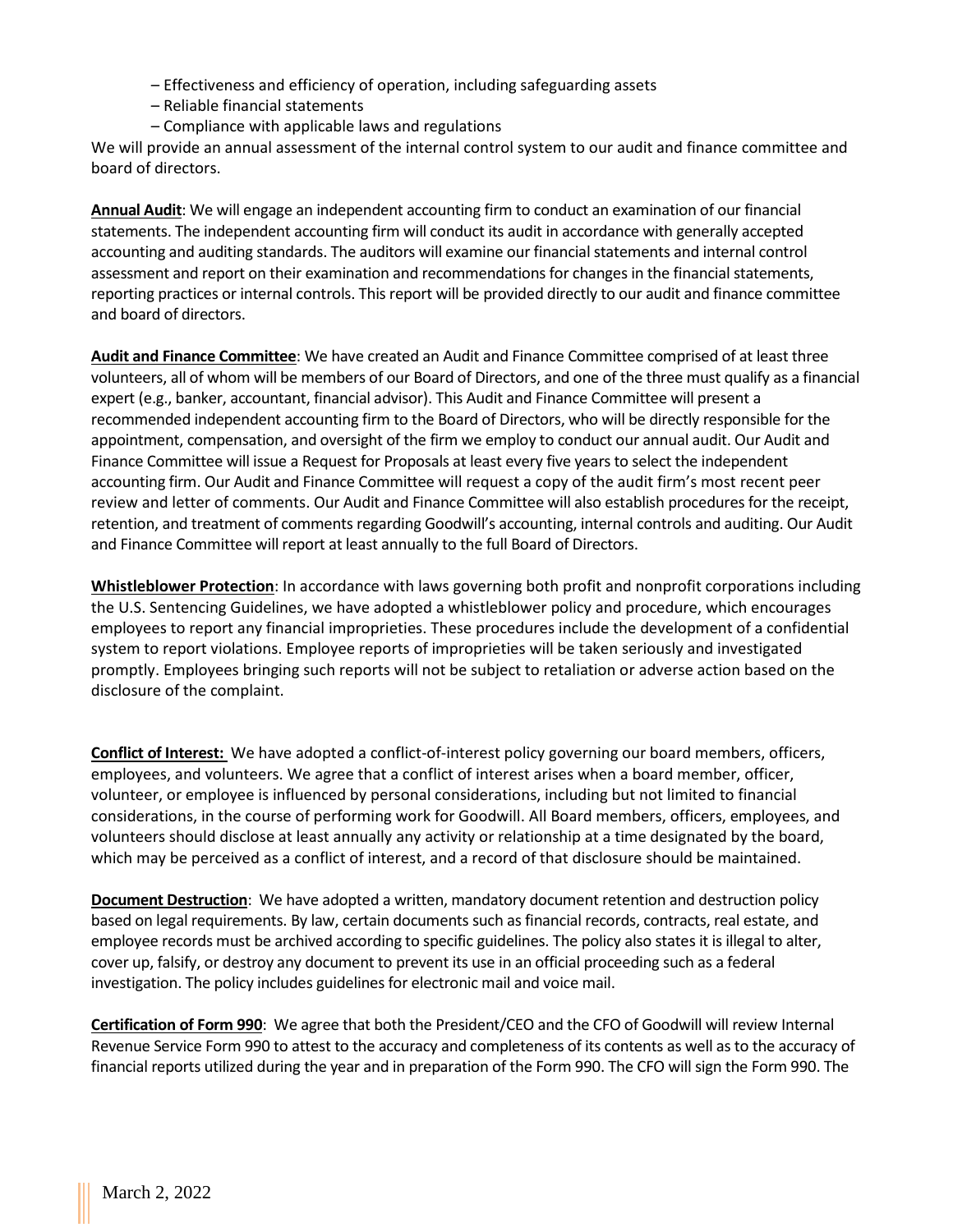financial statements and Form 990 will not contain any untrue material statements or facts and will not be misleading in their presentation.

#### *CONDUCT IN REGARD TO FISCAL MANAGEMENT*

The conduct of all board members, employees, volunteers, and officers of Goodwill has an impact on our ability to manage our financial resources and serve the community. In order to strengthen our ability to comply with the Code of Ethics and principles in this document, we will ask each member of the staff, board, or other volunteer groups to agree to conduct themself in a manner that promotes essential values and ethical behaviors that include:

- Operating in a manner that upholds the integrity of t Goodwill and ensures public trust.
- Upholding all applicable laws and regulations and furthering the ability of Goodwill to accomplish their mission.
- Being a responsible steward of the resources of Goodwill.
- Recognizing if you are being asked to do something that might be illegal or unethical.
- Consulting others if you are presented with a dilemma on an issue.
- Deciding on a course of action, determining your responsibility, reviewing all relevant facts and information, and referring to all applicable Goodwill policies or professional standards.
- Considering whether an action goes against ethical, moral, and professional standards.

#### **Training/Education:**

#### **Employee:**

Each employee will receive initial training on the Code of Ethics Policy as part of their orientation process. They will be encouraged to ask questions throughout the training to ensure that they understand the Code. Each employee will complete and sign the Code of Ethics Policy. A copy will be maintained in their personnel file.

**Board:** Each board member will be provided with a copy of the Code of Ethics at the time of their initial orientation to the board.

**Public:** A copy of the Code of Ethics will be maintained in all offices for public review. Reference to the code and how to access it will be included in the Annual Report and posted on the agency web site.

#### **Procedures to Deal with Allegations of Violation of the Code:**

#### **Employees:**

Employees have the responsibility to report violations of the Code to their supervisor, manager, or director on the agency website (EthicsPoint) or by calling 1-866-294-5563. We strongly encourage the employee to inform their manager as the first option for reporting unless the manager is directly involved in the misconduct. The President/CEO or designated representative will handle all corrective action for violations of the Code. The following circumstances may be considered:

- The employee has promptly reported their own violation
- The employee cooperates fully in the investigation and correction of the violation

#### **President/CEO:**

If a conflict of interest or violation of the Code of Ethics Policy involves the President/CEO, a report will be made to the Chair of the Board of Directors. The Board Chair or designated representative will handle all corrective action for violation of the Code. The following circumstances may be considered:

• The President/CEO has promptly reported their own violation